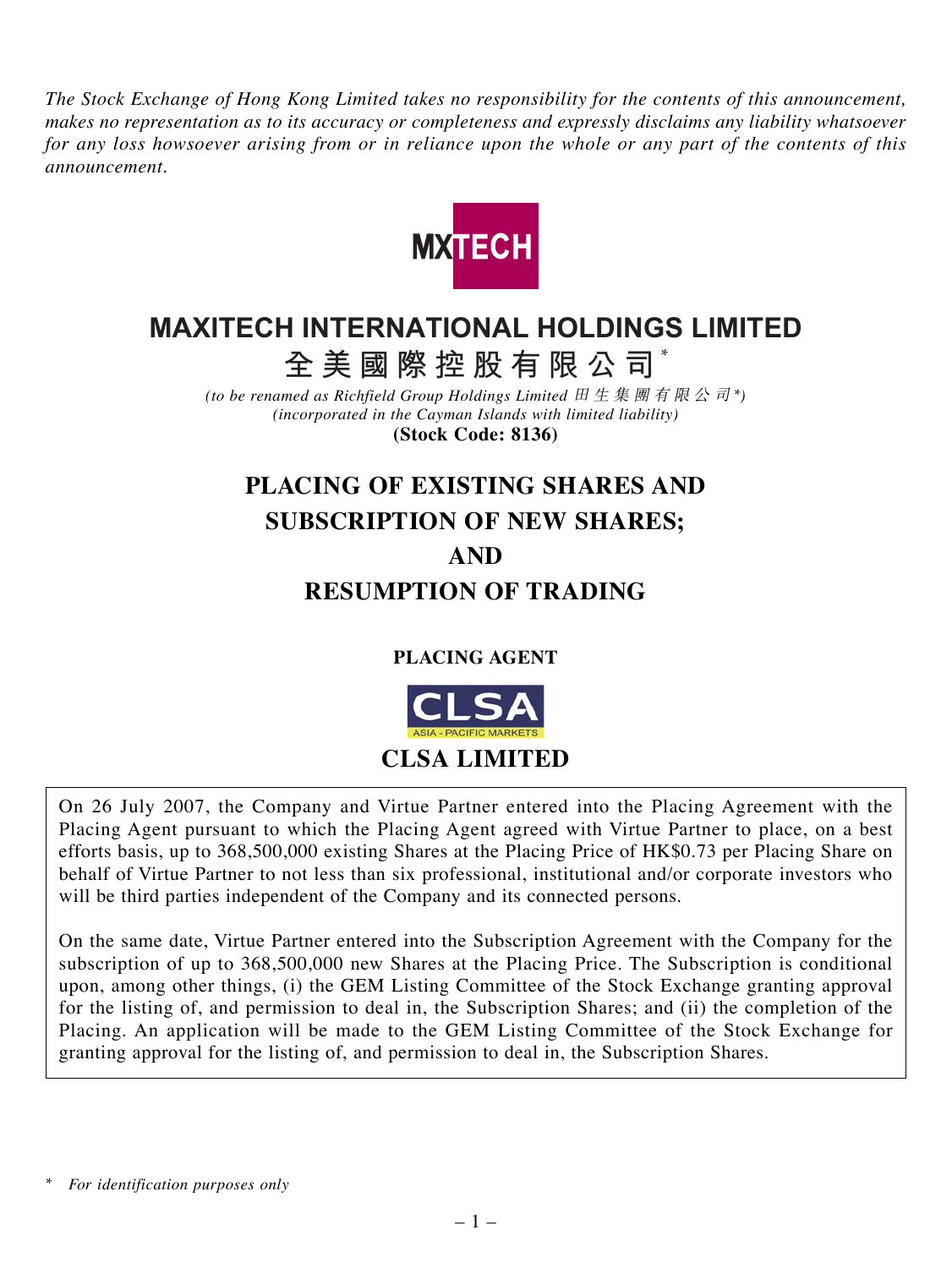The Placing Price represents (i) a discount of approximately 13.10% to the closing price of HK\$0.84 per Share as quoted on the Stock Exchange on 26 July 2007, being the last trading day immediately before entering into the Placing Agreement; (ii) a discount of approximately 8.98% to the average of the closing prices of approximately HK\$0.802 per Share as quoted on the Stock Exchange for the last five consecutive trading days up to and including 26 July 2007; and (iii) a premium of approximately 3,682% over the net asset value per Share of approximately HK\$0.0193 based on the audited consolidated net asset value of the Group as at 31 March 2007 (as shown in the annual report of the Company for the year ended 31 March 2007) and the number of Shares in issue as at 31 March 2007.

The Placing Price was arrived at after arm's length negotiations between the Company, Virtue Partner and the Placing Agent. The Directors consider that the Placing Price and the terms of the Placing Agreement and the Subscription Agreement are fair and reasonable and are in the interests of the Company and the Shareholders as a whole.

The Placing Shares represent approximately 16.56% of the existing issued share capital of the Company. The Subscription Shares represent approximately 14.21% of the issued share capital of the Company as enlarged by the allotment and issue of the Subscription Shares.

The Subscription Shares are to be issued under the general mandate to allot, issue and deal with Shares granted to the Directors at the annual general meeting of the Company held on 26 July 2007.

The net proceeds of the Subscription, after deduction of the placing commission and other related expenses, of approximately HK\$7 million will be approximately HK\$262 million. The Directors intend to apply the net proceeds as general working capital.

At the request of the Company, trading in the Shares has been suspended with effect from 2:30 p.m. on 26 July 2007 pending the issue of this announcement. Application has been made by the Company to the Stock Exchange for the resumption of trading in the Shares with effect from 9:30 a.m. on 30 July 2007.

# **PLACING AGREEMENT DATED 26 JULY 2007**

Pursuant to the Placing Agreement, the Placing Agent agreed with Virtue Partner to place up to 368,500,000 existing Shares on behalf of Virtue Partner at the Placing Price. Details of the Placing are set out below:

# **THE PLACING**

**The Parties:** The Company, Virtue Partner and the Placing Agent

#### **The Vendor**

Virtue Partner, which is a controlling Shareholder and currently holds 936,794,000 Shares or approximately 42.10% of the existing issued share capital of the Company.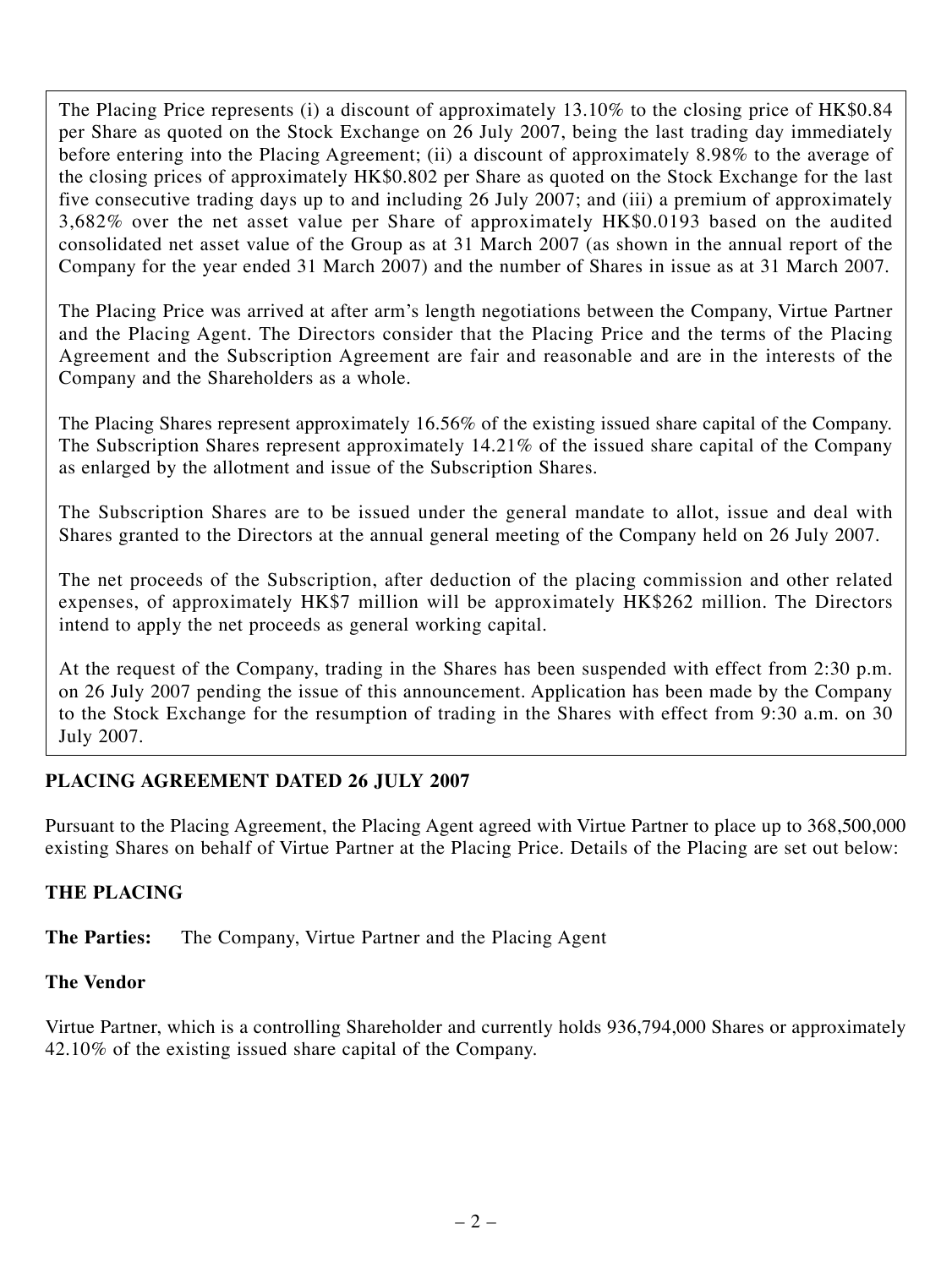# **The Placing Agent**

CLSA Limited has been appointed to place, on a best efforts basis, the Placing Shares. The Placing Agent and its ultimate beneficial owner(s) are third parties independent of the Company and its connected persons.

#### **The Placees**

The Placing Shares shall be placed to professional, institutional and/or corporate investors. The placees and their ultimate beneficial owners shall be third parties independent of the Company and its connected persons. The placees and their ultimate beneficial owners shall also be third parties independent of Virtue Partner and its connected persons. It is not expected that any individual placee will become a substantial shareholder of the Company immediately after completion of the Placing and the Subscription.

#### **Number of Placing Shares**

The number of Placing Shares shall be up to 368,500,000 Shares. The Placing Shares represent approximately 16.56% of the existing issued share capital of the Company and approximately 14.21% of the issued share capital of the Company as enlarged by the allotment and issue of the Subscription Shares.

#### **Placing Price**

The Placing Price of HK\$0.73 per Placing Share represents:

- (i) a discount of approximately 13.10% to the closing price of HK\$0.84 per Share as quoted on the Stock Exchange on 26 July 2007, being the last trading day immediately before entering into the Placing Agreement;
- (ii) a discount of approximately 8.98% to the average of the closing prices of approximately HK\$0.802 per Share as quoted on the Stock Exchange for the last five consecutive trading days up to and including 26 July 2007; and
- (iii) a premium of approximately 3,682% over the net asset value per Share of approximately HK\$0.0193 based on the audited consolidated net asset value of the Group as at 31 March 2007 (as shown in the annual report of the Company for the year ended 31 March 2007) and the number of Shares in issue as at 31 March 2007.

After deduction of the placing commission and other related expenses, of approximately HK\$7 million, the net proceeds will be approximately HK\$262 million and the net placing price is approximately HK\$0.71.

The Placing Price was arrived at after arm's length negotiations between the Company, Virtue Partner and the Placing Agent with reference to the closing prices and the net asset value per Share as shown above. The Directors consider that the Placing Price and the terms of the Placing Agreement are fair and reasonable and are in the interests of the Company and the Shareholders as a whole.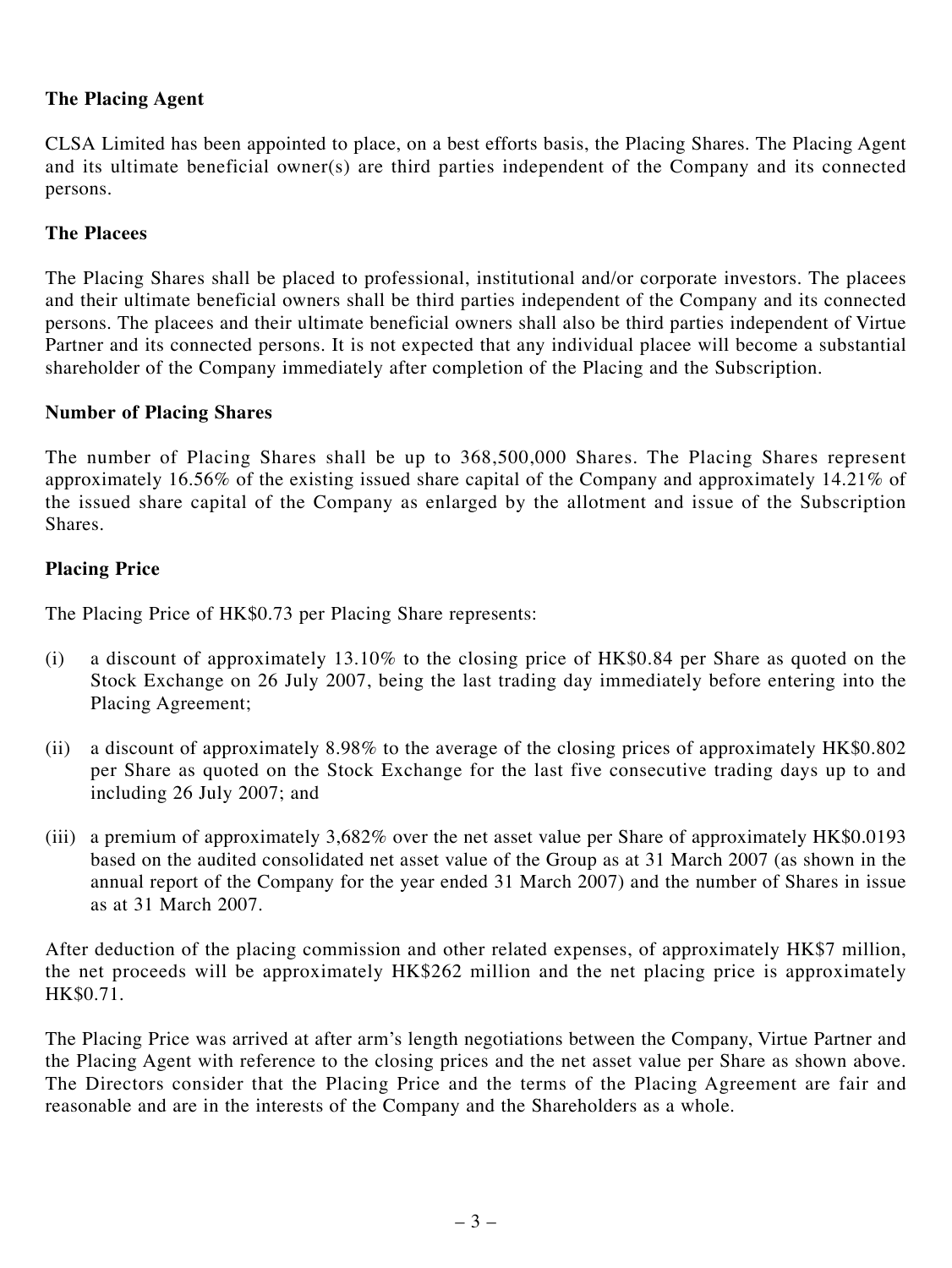#### **Placing commission payable to the Placing Agent**

The placing commission is calculated as 2.50% of the amount equal to the Placing Price multiplied by the number of the Placing Shares actually sold by the Placing Agent under the Placing. The placing commission is arrived at after arm's length negotiations between the Company, Virtue Partner and the Placing Agent with reference to the prevailing commission charged by other placing agents. The Directors consider that the placing commission is fair and reasonable and is in the interests of the Company and the Shareholders as a whole.

#### **Rights**

The Placing Shares will be sold free from all liens, charges and encumbrances and together with the rights attaching to them, including the right to receive all dividends declared, made or paid after the date of the Placing Agreement.

#### **Conditions of the Placing**

The Placing is unconditional.

#### **Non-Disposal Undertaking**

- (A) Virtue Partner undertakes to the Placing Agent that (except for the sale of the 368,500,000 Placing Shares pursuant to the Placing Agreement) for the period commencing from the date of the Placing Agreement and ending six months from the date of completion of the Placing it will not sell, transfer, grant options over or otherwise dispose of (either conditionally or unconditionally, or directly or indirectly, or otherwise) any of its Shares or any interests therein unless the prior written consent of the Placing Agent to any disposal or grant shall have been obtained (such consent not to be unreasonably withheld or delayed);
- (B) Mr. Pong undertakes to the Placing Agent that for the period commencing from the date of the Placing Agreement and ending six months from the date of completion of the Placing he will not sell, transfer, grant options over or otherwise dispose of (either conditionally or unconditionally, or directly or indirectly, or otherwise) any of its Shares or any interests therein unless the prior written consent of the Placing Agent to any disposal or grant shall have been obtained (such consent not to be unreasonably withheld or delayed); and
- (C) the Company undertakes that it will not and will procure that none of its subsidiaries will, and Virtue Partner undertakes to procure that no member of the Group will, issue or agree to allot or issue any shares (other than pursuant to (i) any exercise of any convertible bonds or warrants in issue at the date hereof or any other conversion or subscription rights existing at the date hereof or (ii) options outstanding under any existing shares option scheme or (iii) any scrip dividend scheme or (iv) the Subscription Agreement) or other securities or grant or agree to grant any options (other than options granted pursuant to an existing shares option scheme), warrants or other rights to subscribe for shares or other securities or to repurchase any securities of the Company, for the period commencing from the date of the Placing Agreement and ending six months from the date of completion of the Placing unless with the prior written consent of the Placing Agent (such consent not to be unreasonably withheld or delayed).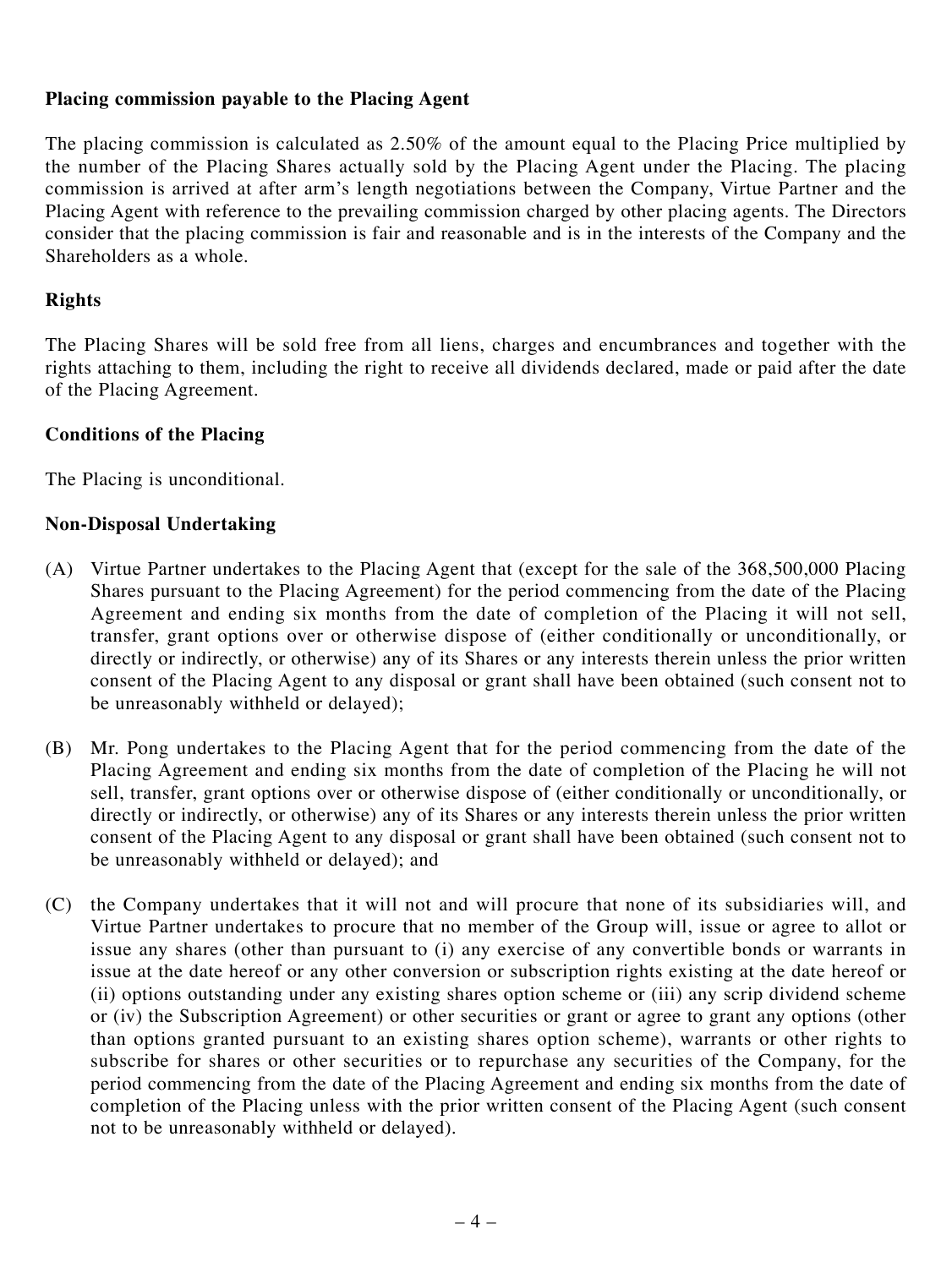# **Completion**

Completion of the Placing is expected to take place on 1 August 2007.

# **SUBSCRIPTION AGREEMENT DATED 26 JULY 2007**

#### **The issuer**

The Company

# **The Subscriber**

Virtue Partner, which, as at the date of this announcement, is interested in approximately 42.10% of the existing issued share capital of the Company. Immediately after completion of the Placing, the shareholding of Virtue Partner will be reduced to approximately 25.54% of the existing issued share capital of the Company. The Subscription will then increase the shareholding of Virtue Partner to approximately 36.12% of the issued share capital of the Company as enlarged by the allotment and issue of the Subscription Shares.

#### **Number of Subscription Shares**

The number of Subscription Shares shall be up to 368,500,000 Shares will be equal to the actual number of Placing Shares placed by the Placing agent. The Subscription Shares represent approximately 16.56% of the existing issued share capital of the Company and approximately 14.21% of the issued share capital of the Company as enlarged by the allotment and issue of the Subscription Shares.

# **Subscription Price**

The subscription price is HK\$0.73 per Subscription Share, which is equivalent to the Placing Price. In line with the market practice, the Company will bear all costs and expenses of the Subscription and will reimburse Virtue Partner all costs and expenses incurred by Virtue Partner in respect of the Placing because it is the fund raising conducted by the Company. Based on the estimated expenses for the Placing and the Subscription, the net subscription price is approximately HK\$0.73 per Share.

# **Rights**

The Subscription Shares, when allotted and issued, will rank equally in all respects among themselves and with the Shares in issue on the date of allotment and issue of the Subscription Shares.

# **Mandate to issue the Subscription Shares**

The Subscription Shares are to be issued under the general mandate to allot, issue and deal with Shares granted to the Directors at the annual general meeting of the Company held on 26 July 2007. Under the said general mandate, up to  $445,000,000$  Shares may be issued by the Company. As at the date of this announcement, none of such general mandate granted to the Directors has been utilized. There shall be sufficient general mandate for the present purpose.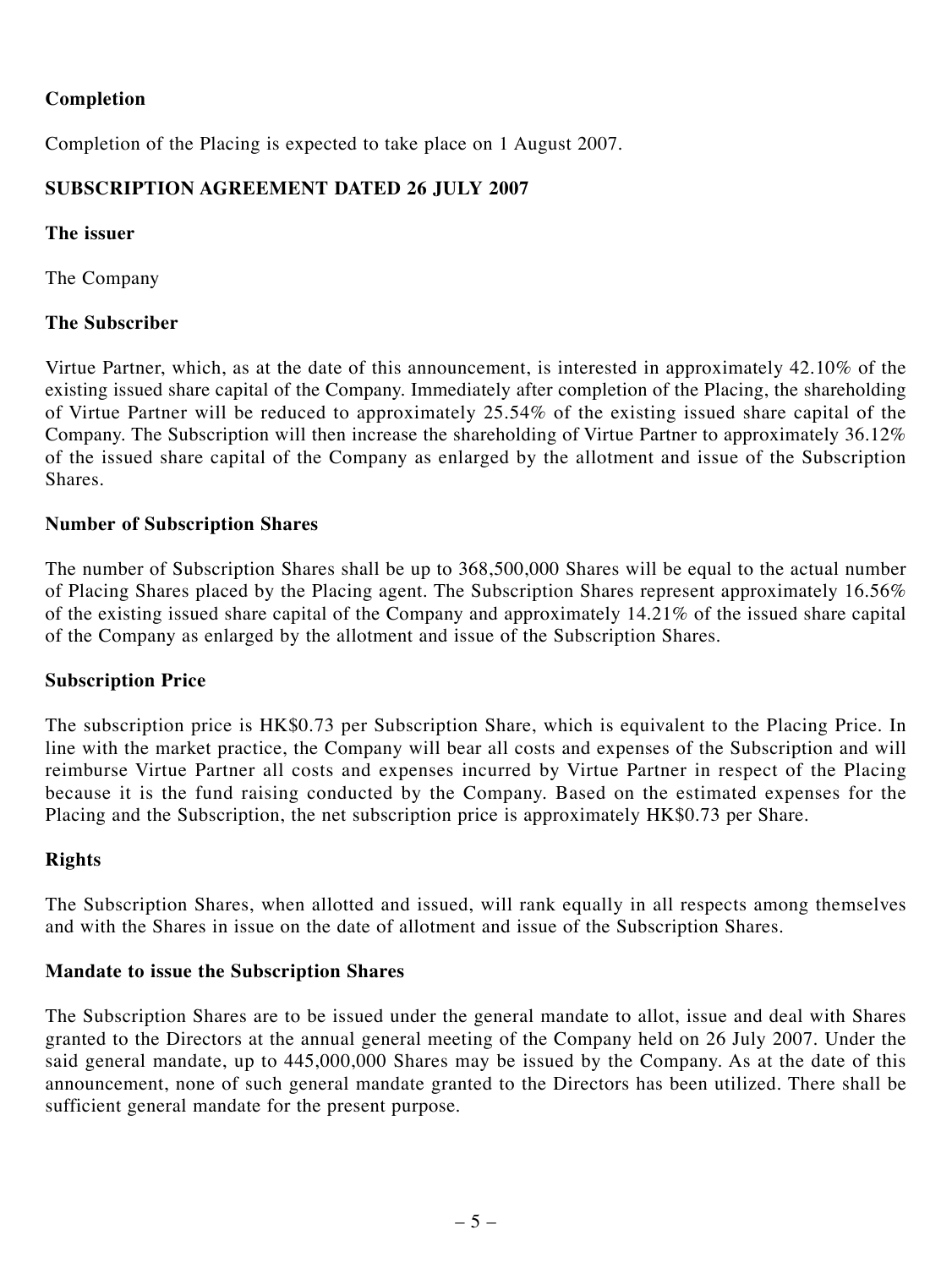#### **Conditions of the Subscription**

The Subscription is conditional upon the following conditions having been fulfilled by 7 August 2007 (or such other date as may be agreed between the Company and Virtue Partner):

- 1. the GEM Listing Committee of the Stock Exchange granting approval for the listing of, and permission to deal in the Subscription Shares (and such permission and listing not subsequently being revoked prior to the allotment and issue of the Subscription Shares); and
- 2. completion of the Placing in accordance with the terms of the Placing Agreement.

In the event that the conditions of the Subscription are not fulfilled in full by the date stipulated, neither the Company nor Virtue Partner shall have any obligations and liabilities under the Subscription.

#### **Completion of the Subscription**

Completion of the Subscription will take place on the second business day following the fulfillment of all the conditions of the Subscription. The Subscription must be completed on or before 9 August 2007, being 14 days from the date of the Placing Agreement. If the Subscription is to be completed thereafter, it will constitute a connected transaction under the GEM Listing Rules and require compliance with all the relevant requirements under Chapter 20 of the GEM Listing Rules, including but not limited to the issue of a separate announcement and approval of the independent Shareholders.

# **Application for listing**

Application will be made by the Company to the GEM Listing Committee of the Stock Exchange for the listing of, and permission to deal in, the Subscription Shares.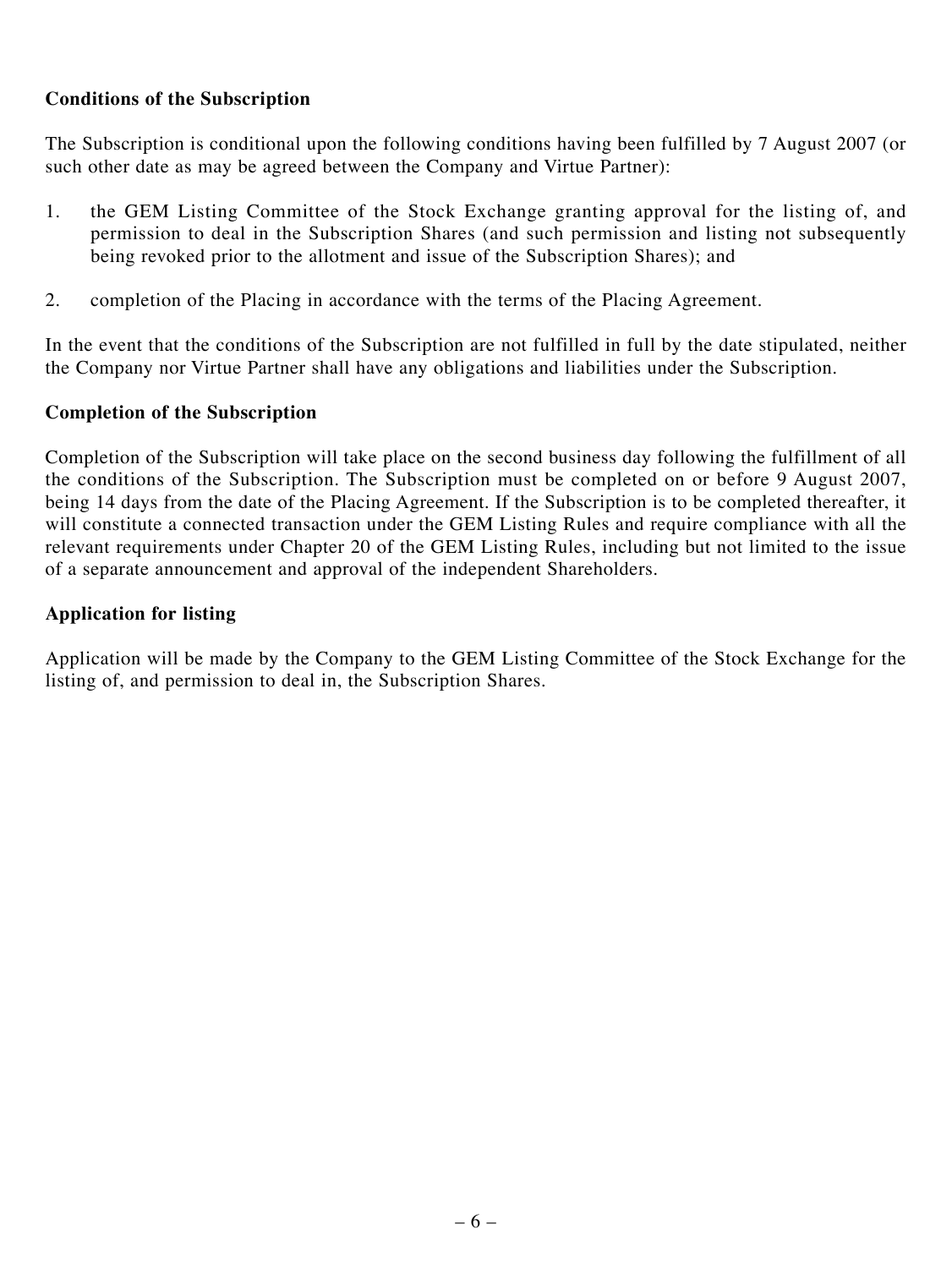# **CHANGES OF SHAREHOLDING STRUCTURE**

The changes of the shareholding of the Company as a result of the Placing and the Subscription are as follows:

| <b>Shareholder</b>                                | <b>Notes</b>   | At the date of this<br>announcement and<br>immediately before<br>completion of the<br>Placing and the<br>Subscription |                             | Shareholding<br>immediately after<br>completion of the<br>Placing but before<br>completion of the<br>Subscription |                             | <b>Shareholding</b><br>immediately after<br>completion of the<br>Placing and the<br>Subscription |                             |
|---------------------------------------------------|----------------|-----------------------------------------------------------------------------------------------------------------------|-----------------------------|-------------------------------------------------------------------------------------------------------------------|-----------------------------|--------------------------------------------------------------------------------------------------|-----------------------------|
|                                                   |                |                                                                                                                       | No. of shares Approximate % |                                                                                                                   | No. of shares Approximate % |                                                                                                  | No. of shares Approximate % |
| Virtue Partner<br>Pong Wai San, Wilson            |                | 936,794,000                                                                                                           | 42.10                       | 568,294,000                                                                                                       | 25.54                       | 936,794,000                                                                                      | 36.12                       |
| ("Mr. Pong")                                      |                | 306,000,000                                                                                                           | 13.75                       | 306,000,000                                                                                                       | 13.75                       | 306,000,000                                                                                      | 11.80                       |
| Sub-total of Virtue Partner<br>and Mr. Pong being |                |                                                                                                                       |                             |                                                                                                                   |                             |                                                                                                  |                             |
| parties acting in concert                         |                | 1,242,794,000                                                                                                         | 55.85                       | 874,294,000                                                                                                       | 39.29                       | 1,242,794,000                                                                                    | 47.92                       |
| Richfield (Holdings) Limited                      | $\overline{2}$ | 425,000,000                                                                                                           | 19.10                       | 425,000,000                                                                                                       | 19.10                       | 425,000,000                                                                                      | 16.39                       |
| Public shareholders                               |                |                                                                                                                       |                             |                                                                                                                   |                             |                                                                                                  |                             |
| The Placees                                       |                |                                                                                                                       |                             | 368,500,000                                                                                                       | 16.56                       | 368,500,000                                                                                      | 14.21                       |
| Other public Shareholders                         |                | 557,206,000                                                                                                           | 25.05                       | 557,206,000                                                                                                       | 25.05                       | 557,206,000                                                                                      | 21.48                       |
| Total                                             |                | 2,225,000,000                                                                                                         | 100.00                      | 2,225,000,000                                                                                                     | 100.00                      | 2,593,500,000                                                                                    | 100.00                      |

*Notes:*

- 1. The entire issued share capital of Virtue Partner is beneficially owned by Mr. Pong, the chairman and an executive Director. Since the closing of the general offer on 23 March 2007, the shareholding of Mr. Pong and Virtue Partner and parties acting in concert with them has not fallen to 50% or below of the issued share capital of the Company.
- 2. The entire issued share capital of Richfield (Holdings) Limited is beneficially owned by Mr. Au Wing Wah who is a third party independent of Virtue Partner and its parties acting in concert, the Company and its connected persons as defined in the GEM Listing Rules.

# **REASONS FOR THE PLACING AND THE SUBSCRIPTION**

The Group is principally engaged in the provision of property brokerage services, carrying out schemes for property consolidation, assembly and redevelopments and property trading in Hong Kong, trading of recycled computers and the retail and wholesale of bags and accessories.

The net proceeds of the Subscription, after deduction of the placing commission and other related expenses, of approximately HK\$7 million will be approximately HK\$262 million. The Directors intend to apply the net proceeds for general working capital of the Group.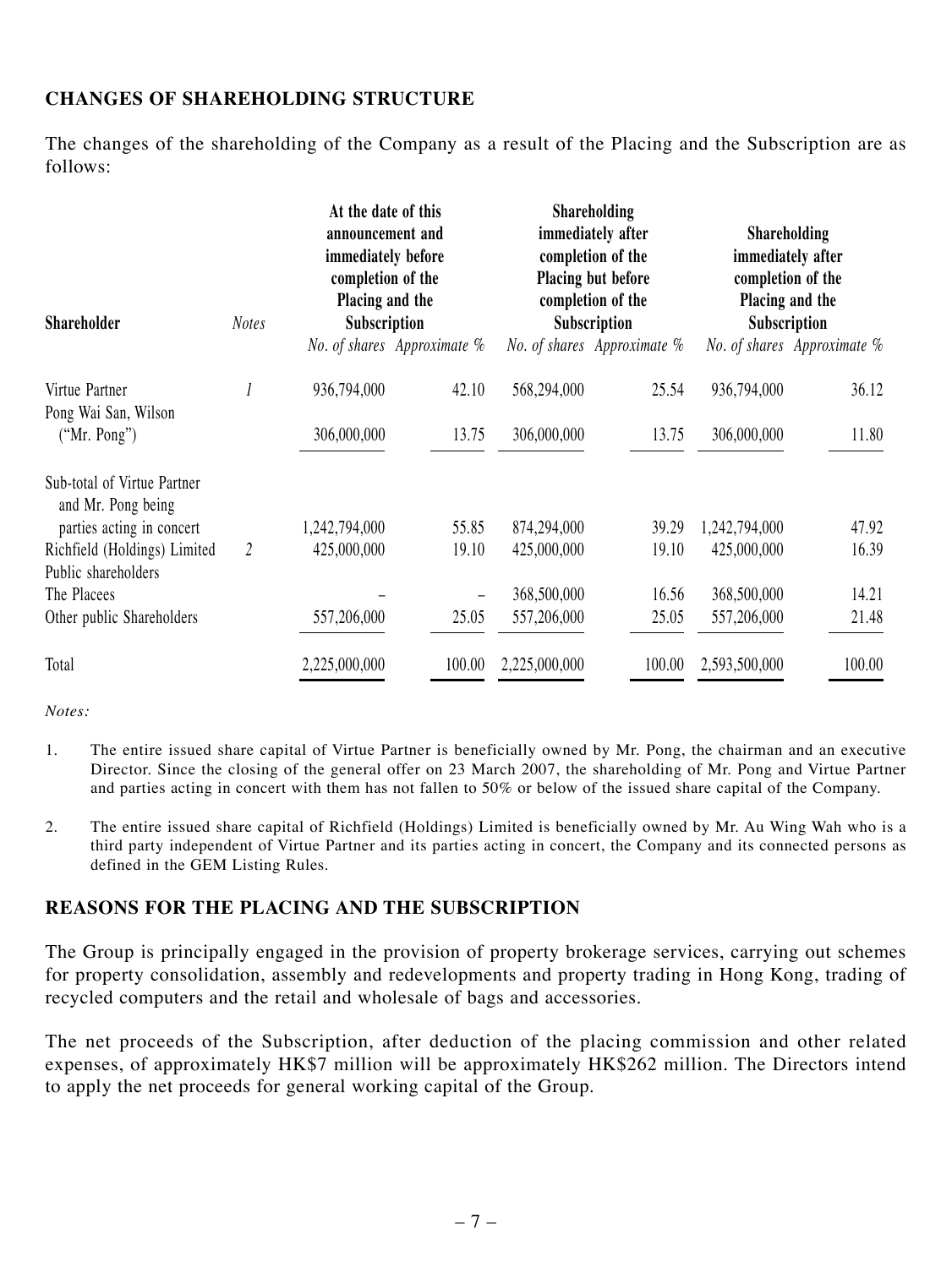For the reasons stated above, the Board considers that it is beneficial to the Company and the Shareholders as a whole to raise capital for the future business development of the Group by way of the Placing and the Subscription as it will broaden the capital and shareholder base of the Company thereby increasing the liquidity of the Shares.

The Directors consider that the Placing Agreement and the Subscription Agreement are entered into upon normal commercial terms following arm's length negotiations between the Company, Virtue Partner and the Placing Agent and that the terms of the Placing Agreement and the Subscription Agreement are fair and reasonable and are in the interests of the Company and the Shareholders as a whole.

# **FUND RAISING ACTIVITY IN PAST 12 MONTHS**

Save as disclosed below, there had not been other equity fund raising activity conducted by the Group in the past 12 months immediately preceding the date of this announcement:

On 12 January 2007, the Company and Virtue Partner entered into a subscription agreement whereby Virtue Partner has subscribed for 1,036,794,000 Shares at the issue price of HK\$0.01. The net proceed generated from such subscription amounted to approximately HK\$9.4 million, has been applied as general working capital of the Group.

# **GENERAL**

The Company will publish its 1st quarterly result announcement for the three months ended 30 June 2007 on or before 9 August 2007.

# **RESUMPTION OF TRADING**

At the request of the Company, trading in the Shares has been suspended with effect from 2:30 p.m. on 26 July 2007 pending the issue of this announcement. Application has been made by the Company to the Stock Exchange for the resumption of trading in the Shares with effect from 9:30 a.m. on 30 July 2007.

# **DEFINITIONS**

In this announcement, unless the context otherwise requires, the following expressions shall have the following meaning:

| "Board"               | the board of Directors                                                                                                                                                                              |
|-----------------------|-----------------------------------------------------------------------------------------------------------------------------------------------------------------------------------------------------|
| "Company"             | Maxitech International Holdings Limited, a company incorporated in<br>the Cayman Islands with limited liability and the issued Shares of which<br>are listed on the GEM board of the Stock Exchange |
| "connected person(s)" | has the meaning ascribed to this term under the GEM Listing Rules                                                                                                                                   |
| "Directors"           | directors (including the non-executive and independent non-executive<br>directors) of the Company                                                                                                   |
| "GEM"                 | the Growth Enterprise Market of the Stock Exchange                                                                                                                                                  |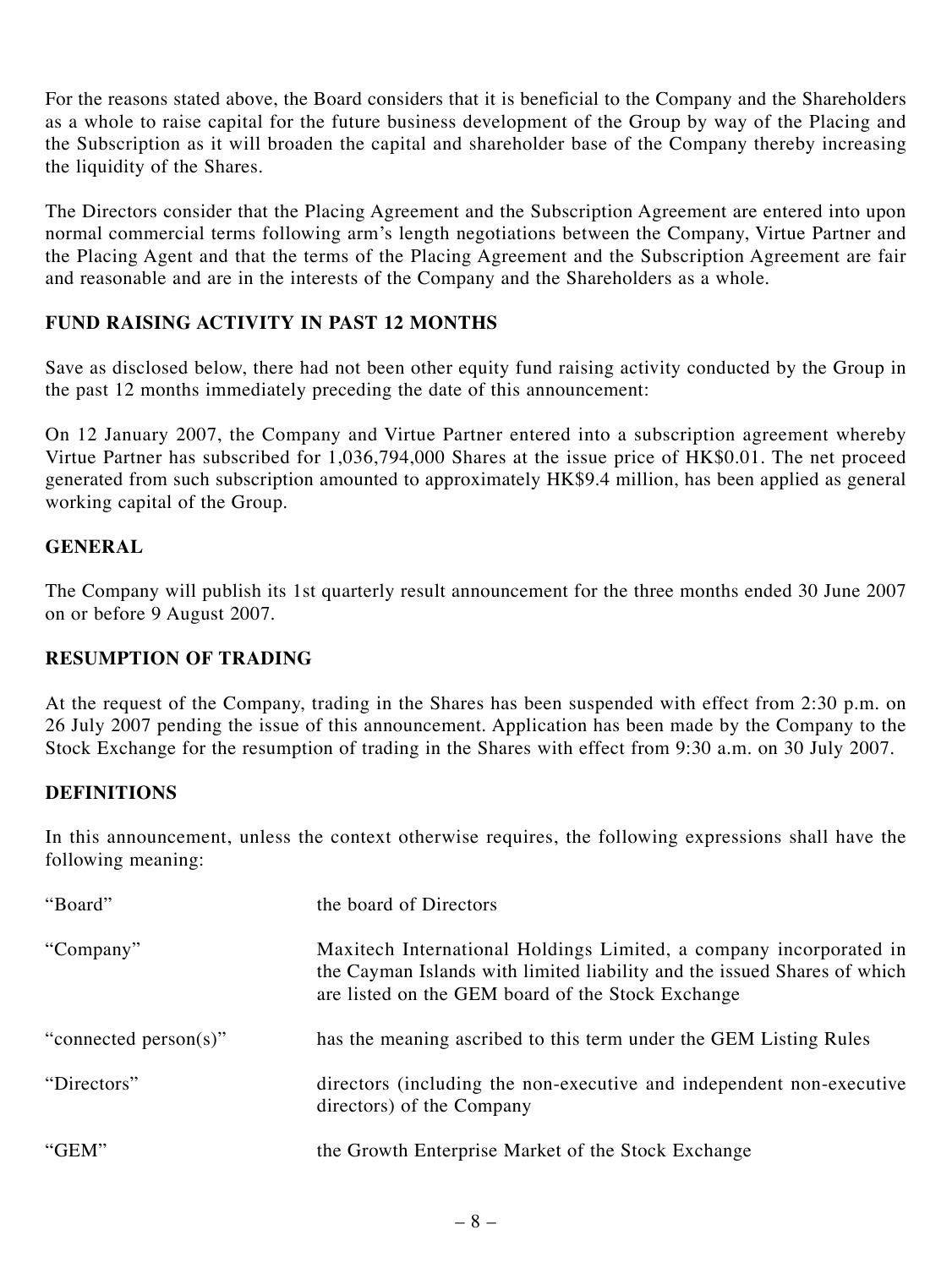| "GEM Listing Rules"      | the Rules Governing the Listing of Securities on GEM                                                                                                                                                                                                                                          |
|--------------------------|-----------------------------------------------------------------------------------------------------------------------------------------------------------------------------------------------------------------------------------------------------------------------------------------------|
| "Group"                  | the Company and its subsidiaries                                                                                                                                                                                                                                                              |
| "Hong Kong"              | the Hong Kong Special Administrative Region of the PRC                                                                                                                                                                                                                                        |
| "Placing"                | the placing of the Placing Shares by the Placing Agent on behalf of<br>Virtue Partner pursuant to the Placing Agreement                                                                                                                                                                       |
| "Placing Agent"          | CLSA Limited, acting as the placing agent, a corporation licensed to<br>conduct type 1 (dealing in securities) and type 4 (advising on securities)<br>regulated activities under the Securities and Futures Ordinance                                                                         |
| "Placing Agreement"      | the conditional placing agreement dated 26 July 2007 and entered into<br>between Virtue Partner, the Company and the Placing Agent in respect<br>of the Placing                                                                                                                               |
| "Placing Price"          | the placing price of HK\$0.73 per Placing Share                                                                                                                                                                                                                                               |
| "Placing Shares"         | up to 368,500,000 Shares which are beneficially owned by Virtue Partner<br>and will be placed by the Placing Agent on its behalf pursuant to the<br><b>Placing Agreement</b>                                                                                                                  |
| "Share $(s)$ "           | ordinary share(s) of $HK$0.01$ each in the share capital of the Company                                                                                                                                                                                                                       |
| "Shareholder(s)"         | $holder(s)$ of the Share(s)                                                                                                                                                                                                                                                                   |
| "Subscription"           | the subscription for the Subscription Shares by Virtue Partner pursuant<br>to the Subscription Agreement                                                                                                                                                                                      |
| "Subscription Agreement" | the conditional subscription agreement dated 26 July 2007 and entered<br>into between the Company and Virtue Partner in respect of the<br>subscription of 368,500,000 Shares                                                                                                                  |
| "Subscription Shares"    | up to 368,500,000 Shares for which Virtue Partner has conditionally<br>agreed to subscribe pursuant to the Subscription Agreement                                                                                                                                                             |
| "Stock Exchange"         | The Stock Exchange of Hong Kong Limited                                                                                                                                                                                                                                                       |
| "Virtue Partner"         | Virtue Partner Group Limited, a company incorporated in the British<br>Virgin Islands and a substantial Shareholder which is interested in<br>approximately 42.10% of the entire issued share capital of the Company<br>immediately before the completion of the Placing and the Subscription |